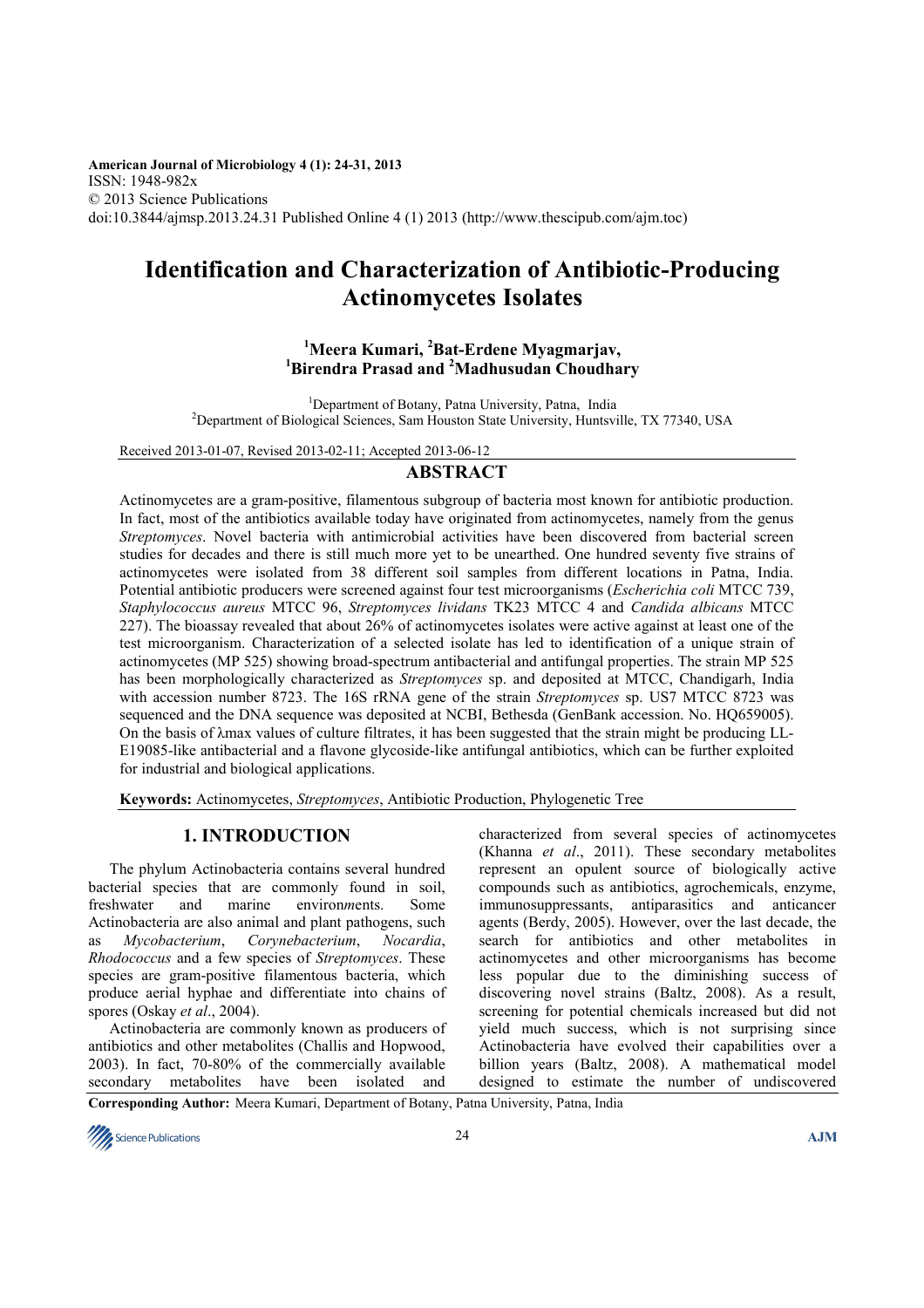antimicrobial agents from the genus *Streptomyces* predicts that the decline of finding such agents is due to the declining efforts in screening more microorganisms and not due to a lesser number of undiscovered antimicrobial agents (Watve *et al*., 2001) and thus, the search for microorganisms and new antibiotics has gained importance. For example, it was discovered in Egypt that a strain of actinomycetes, *Streptomyces antibioticus* AZ-Z710, produced a strong antifungal antibiotics (Atta, 2010). Furthermore, there is an active search in Turkey for an antibacterial agent, producing *Streptomyces* sp. that can fight antibiotic resistant bacteria (Ceylan *et al*., 2008) and in China, a new strain of *Streptomyces* was discovered that kills certain pathogenic fungi (Jiang *et al*., 2007). Thus, it is anticipated that the isolation and characterization of actinomycetes from different environments can be useful in the discovery of novel strains as well as antibiotics.

The goal of the present study was to isolate actinomycetes from soils from different localities in Patna, India and to screen for potential antibiotic producers from varied environments. After an initial screen for antimicrobial activity, isolates were then morphologically characterized using the parameters described in Bergey's Manual of Determinative Bacteriology (Holt, 1994). To identify the strain, 16S rRNA gene from the newly isolated strain was compared against the NCBI database for closely related 16S rRNA gene sequences. Phylogenetic analysis confirmed the taxonomic status of the new strain as *Streptomyces* and the organism was classified as *Streptomyces* sp. US7 MTCC 8723.

## **2. MATERIALS AND METHODS**

#### **2.1. Isolation of Strains and Antibiotics**

Single colonies of actinomycetes were isolated by serial dilution and spread-plate method using Starch Casein Agar (SCA) Medium (1 L solution of 10.0 g soluble starch;  $0.3$  g casein;  $2.0$  g KNO<sub>3</sub>;  $2.0$  g NaCl;  $2.0$ g K<sub>2</sub>HPO<sub>4</sub> traces of MgSO<sub>4</sub>.7H<sub>2</sub>O; CaCO<sub>3</sub>; FeSO<sub>4</sub>.7H<sub>2</sub>O and 1.5 g agar, pH  $6.8\pm0.2$ ). Soil samples  $(0.1 \text{ gram})$ were suspended in 9.9 ml normal saline (0.87% NaCl, w/v) and serially diluted. 0.1 mL of inoculums from desired dilution was spread onto sterile SCA agar plate. After incubation at  $35 \pm 1$ °C for 3-4 days, rough and chalky colonies were further streaked out onto new plates. The pure cultures were then transferred to SCA slants for further storage.

Screening of single colonies for antimicrobial activity was performed by cross streak method (Waksman and Lechevalier, 1962) using four test microorganisms (*Streptomyces lividans* TK23 MTCC4, *Staphylococcus* 



*aureus* MTCC 96, *Escherichia coli* MTCC 739 and *Candida albicans* MTCC 227). All test microorganisms were procured from Microbial Type Culture Collection (MTCC) and GeneBank, Institute of Microbial Technology (IMTECH), Chandigarh, India. The isolates were characterized for taxonomic identification based on the parameters described in Bergey's Manual of Determinative Bacteriology (Holt, 1994). Furthermore, the selected strains were stored in 20% glycerol, at - 20°C, in cryovials, as laboratory stock.

#### **2.2. Phylogenetics Analysis**

The 16S rRNA gene was amplified from *Streptomyces* sp. US7 MTCC 8723 strain and the subsequent PCR product was sequenced. The sequence was deposited at NCBI, Bethesda. The 16S rRNA gene sequences of closely related taxa were retrieved from the GeneBank database using BLASTN (Altschul *et al*., 1997). The MEGA 4.1 software was used for construction of phylogenetic trees that are optimal according to the Neighbor-Joining (NJ) method (Tamura *et al*., 2007).

## **2.3. Preparing Culture Filtrate**

About  $10^6$  spores of the strain were inoculated in a 250 mL capacity conical flask containing 60 mL Starch Casein Broth (SCB) media. All inoculated cultures were incubated within a stationary incubator at  $35\pm1^{\circ}$ C for 7, 14, 21, 30 and 60 days. The broth cultures were then filtrated by suction pump on preweighed Whatman filter paper no. 1. The resulting filtrates were centrifuged at 5,000×g for 15 min and supernatant was further characterized for antimicrobial activity.

## **2.4. Optimization of Condition for Antibiotic Production**

To optimize the conditions for antibiotic production, the selected strain was grown in eight different media, Glycerol Asparagine Broth (GAB), Starch Casein Broth (GSB), Yeast Extract Malt Extract Broth (YMB), Czapex Dox Broth (CDB), Nutrient Broth (NB), Oat Meal Broth (OMB), Starch Broth (SB) and Soyabean Meal Broth (SMB) as well as at different pH ranges (5.0-10.0) and different temperature (25, 30, 35, 42 and 50°C).

#### **2.5. Estimation of Dry Weight**

Liquid grown mycelia were harvested and dried (at 90°C for 24 h) on preweighed Whatman filter paper no. 1 with the help of suction pump. Harvested mycelia were dried in the oven at 80°C for 24 h. The difference between the final and initial weight provided the dry weight of mycelia.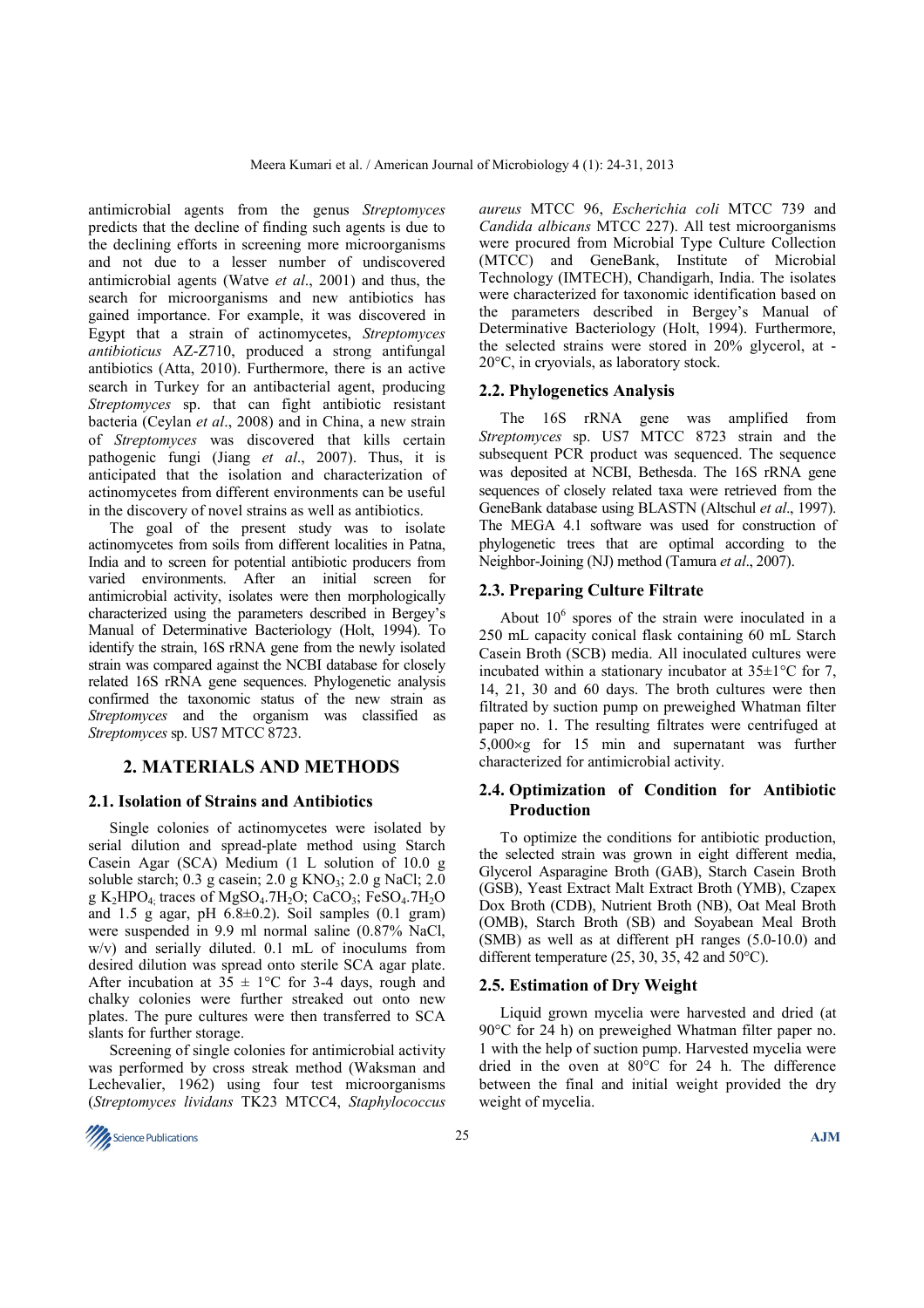#### **2.6. Protein Quantification**

Protein amounts in the samples were estimated by using the Lowry *et al*. (1951) method. Bovine Serum Albumin (BSA) is used as standard.

## **2.7. Antibiotic Producing Potential**

The antibiotic producing potential of the selected strain was determined by well diffusion method on an agar plate. The diameter of the zone of complete inhibition was measured to the nearest millimeter. Test organisms used for bioassay were Gram-positive bacteria (*Streptomyces lividans* TK23 MTCC4, *Staphylococcus aureus* MTCC96) and Gram-negative bacteria (*Escherichia coli* MTCC739) and a fungus (*Candida albicans* MTCC227).

## **2.8. Spectrophotometer Analysis of Culture Filtrate**

Different bioactive compounds have different absorbance spectra in UV and visible light that enable the characterization of secondary metabolites. λmax of secondary metabolites was determined by spectrophotometer (HITACHI-3210). The culture filtrates were scanned over a range of wavelength (200-900 nm) against Starch Casein Broth (SCB) as a reference. On the basis of the scanning graph, λmax was determined.

#### **3. RESULTS**

## **3.1. Antibiotic production in Different Growth Media at Varying pHs and Temperatures**

 Antibiotic activity is defined and measured in terms of its ability to inhibit microbial growth of bacteria, fungi and protozoa (Lancini *et al*., 1995). Screening of the isolates for antimicrobial properties revealed that about 33% of actinomycetes isolates in the present study were active against at least one of the four test microorganisms (*Streptomyces lividans* TK23 MTCC4, *Staphylococcus aureus* MTCC96, *Escherichia coli* MTCC739 and *Candida albicans* MTCC227). Of the total, 12 isolates were found to be efficient antimicrobial metabolites producers. One isolate, MP 525, was able to inhibit the growth of all four test organisms (*S. lividans*, *S. aureus*, *E. coli*) and *C. albicans*.

The level of antibiotic production in different growth media was listed in **Table 1**. Results revealed that Starch Casein Broth (SCB) was found to be the most suitable media for antibiotic production. Nutrient Broth (NB), Soybean meal broth (SNB) and Oat Meal Broth (OMB)



also favored the production of antibiotics. Yeast and Malt extract Broth (YMB) and Starch Broth (SB) media showed moderate level of antibiotic production. In contrast, Glycerol Asparagine Broth (GAB) and Czapex-Dox Broth (CDB) media were able to produce much less antibiotics.

In addition, antibiotic yield varies at different pH and temperatures as shown in **Table 2 and 3**, respectively. The maximum antibiotic production was observed in the cultures grown at pH 7.0 (**Table 2**) as well as at 35°C temperature (**Table 3**), No antibiotic production was detected at 50°C. Zone of inhibitions were small at 30 and 42°C and even smaller at 25°C (**Table 3**). Antibiotic production was not detected in 7-day-old culture filtrate, but was noticed after 14 days of incubation. It showed maximum antibiotic production in 30-day-old culture filtrates, which remained constant at stationary phase. *Streptomyces*  sp. US7 MTCC8723 showed significant antagonistic activities against gram-positive bacteria and fungi.

**Table 1.** Production of antibiotics by actinomycete strain MP525 in different media, shown by the zone diameter (mm) of

| inhibition against each of the test organism |                     |                |             |          |  |  |  |
|----------------------------------------------|---------------------|----------------|-------------|----------|--|--|--|
|                                              | <i>Streptomyces</i> | Staphylococcus | Escherichia | Candida  |  |  |  |
|                                              | lividans            | aureus         | coli        | albicans |  |  |  |
| Media                                        | MTCC4               | MTCC96         | MTCC739     | MTCC227  |  |  |  |
| GAB                                          |                     |                |             |          |  |  |  |
| <b>SCB</b>                                   | 10                  | 20             | 20          | 24       |  |  |  |
| <b>YEMEB</b>                                 | 4                   |                |             |          |  |  |  |
| CzDB                                         |                     |                |             |          |  |  |  |
| N <sub>B</sub>                               |                     | 13             | 12          |          |  |  |  |
| <b>OMB</b>                                   |                     | 12             | 12          |          |  |  |  |
| SB.                                          |                     | 8              |             |          |  |  |  |
| <b>SMB</b>                                   |                     |                |             |          |  |  |  |

**Table 2.** Production of antibiotic by actinomycete strain MP525 at different pH, shown by the zone diameter (mm) of inhibition against each of the test organism

| $a_{\rm{S}}$ and $a_{\rm{S}}$ and $a_{\rm{S}}$ and $a_{\rm{S}}$ and $a_{\rm{S}}$ and $a_{\rm{S}}$ |                                          |                                    |                                |                                |  |  |  |
|---------------------------------------------------------------------------------------------------|------------------------------------------|------------------------------------|--------------------------------|--------------------------------|--|--|--|
| pΗ                                                                                                | <b>Streptomyces</b><br>lividans<br>MTCC4 | Staphylococcus<br>aureus<br>MTCC96 | Escherichia<br>coli<br>MTCC739 | Candida<br>albicans<br>MTCC227 |  |  |  |
|                                                                                                   |                                          |                                    |                                |                                |  |  |  |
|                                                                                                   | 18                                       | 18                                 |                                |                                |  |  |  |
|                                                                                                   | 20                                       | 20                                 | 22                             |                                |  |  |  |
|                                                                                                   | 19                                       | 19                                 |                                |                                |  |  |  |
|                                                                                                   |                                          | 14                                 | 14                             |                                |  |  |  |
|                                                                                                   |                                          |                                    |                                |                                |  |  |  |

**Table 3.** Production of antibiotics by actinomycete strain MP525 at different temperatures, shown by the zone diameter (mm) of inhibition against each of the test organism

| minortron against caen of the test organism |                                 |                          |                     |                     |  |  |  |
|---------------------------------------------|---------------------------------|--------------------------|---------------------|---------------------|--|--|--|
|                                             | <i>Streptomyces</i><br>lividans | Staphylococcus<br>aureus | Escherichia<br>coli | Candida<br>albicans |  |  |  |
| Temp                                        | MTCC4                           | MTCC96                   | MTCC739             | MTCC227             |  |  |  |
| $25^{\circ}$ C                              |                                 |                          |                     |                     |  |  |  |
| $30^{\circ}$ C                              | 6                               | 12                       | 14                  | 16                  |  |  |  |
| $35^{\circ}$ C                              | 10                              | 20                       | 20                  | 24                  |  |  |  |
| $42^{\circ}$ C                              | 8                               | 15                       | 15                  | 20                  |  |  |  |
| $50^{\circ}$ C                              |                                 |                          |                     |                     |  |  |  |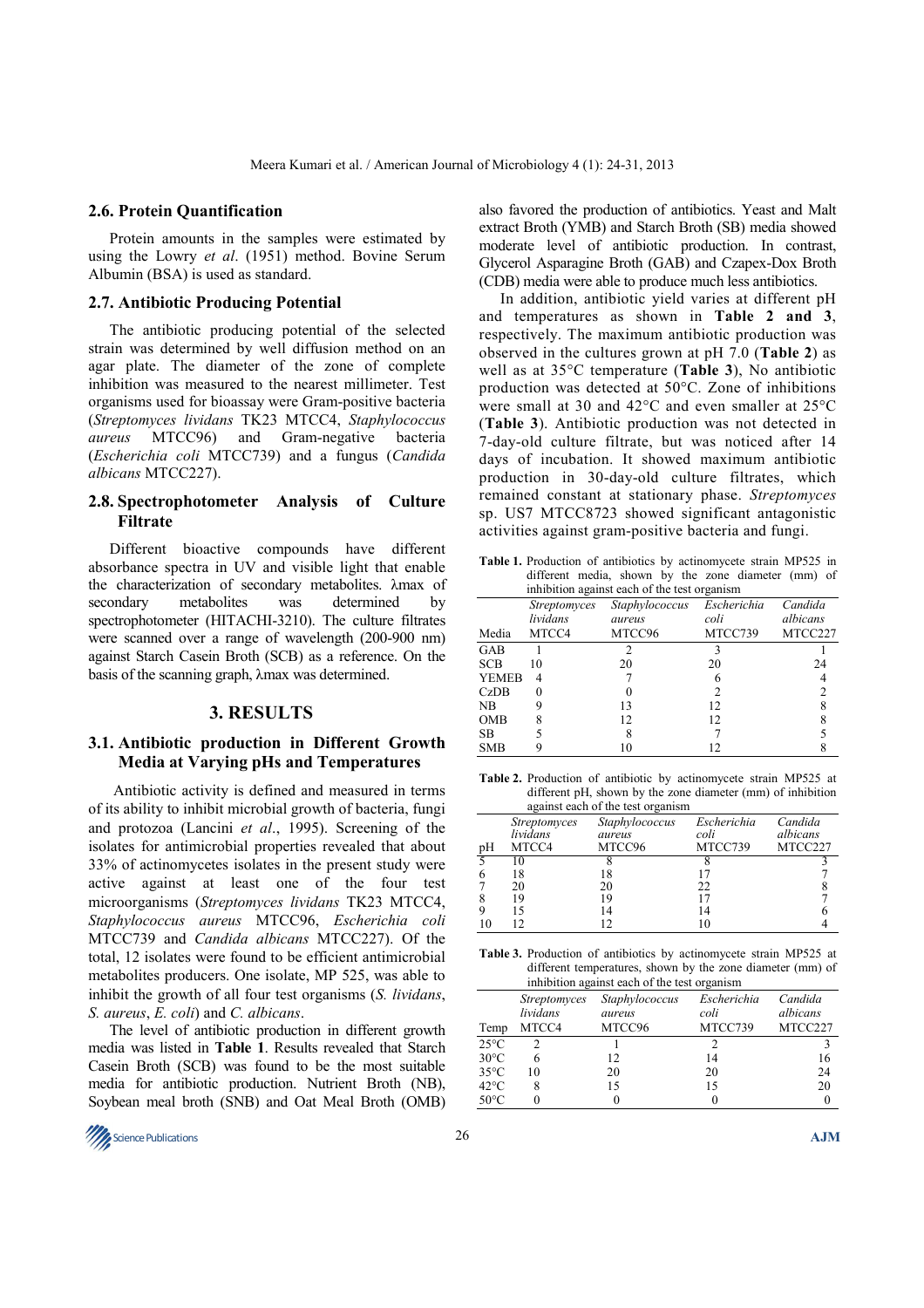As shown in **Fig. 1**, spore germination was observed within 24 h of growth and there was remarkable increase in dry weight up to 14 days of incubation. Growth patterns between 14 and 21 days were found to be very even with slight increase in the dry weight of the mycelia. The exponential phase lasted for up to 21 days before reaching stationary phase. The strain showed a significant increase in protein yield from 7 days onwards with a maximum of  $560\mu$ g mL<sup>-1</sup> after 60 days of growth.

## **3.2. Characteristic Absorption Spectra**

Absorption spectral analysis of bacterial culture filtrates predicts the nature of the metabolites as an indicator of the specific bacterial species. In this investigation, the absorption spectrum of the culture filtrate of *Streptomyces* sp. US7 MTCC 8723 displayed two major peaks, one at 345 nm and the other at 390 nm, as shown in **Fig. 2**. An increasing trend in the absorbance (O.D) values was observed in different day culture filtrates (up to 30 days of incubation) and a decrease in the absorbance value was observed thereafter.

## **3.3. Phylogenetic Analysis of 16S Ribosomal RNA Genes and New Strain Identification**

On the basis of morphological, physiological and biochemical characteristics, according to the Bergey's Manual of Determinative Bacteriology (Holt, 1994), MP 525 was identified as *Streptomyces* sp. US7 and deposited at Microbial Type Culture Collection and GeneBank, IMTECH, Chandigarh, India, with accession number MTCC 8723. The 16S rRNA gene sequence of the strain *Streptomyces* sp. US7 MTCC 8723 was deposited at NCBI, with a GenBank accession No. HQ659005. The 16S rRNA gene sequences from strains closely related to *Streptomyces* sp. US7 MTCC 8723 were retrieved from the GeneBank database using BLASTN (Altschul *et al*., 1997). The Phylogenetic tree shown in **Fig. 3** further confirmed that the newly identified strain belongs to the *Streptomyces* sp. In conclusion, the newly isolated strain *Streptomyces* sp. US7 MTCC8723 showed broad antimicrobial spectra as it inhibited Gram-positive bacteria, Gram-negative bacteria as well as fungi. These significant results make the strain suitable for further investigation and industrial exploitation.



**Fig. 1.** Time course showing relationship between dry weight, protein and antibiotic production by *Streptomyces* sp. US7 MTCC 8723

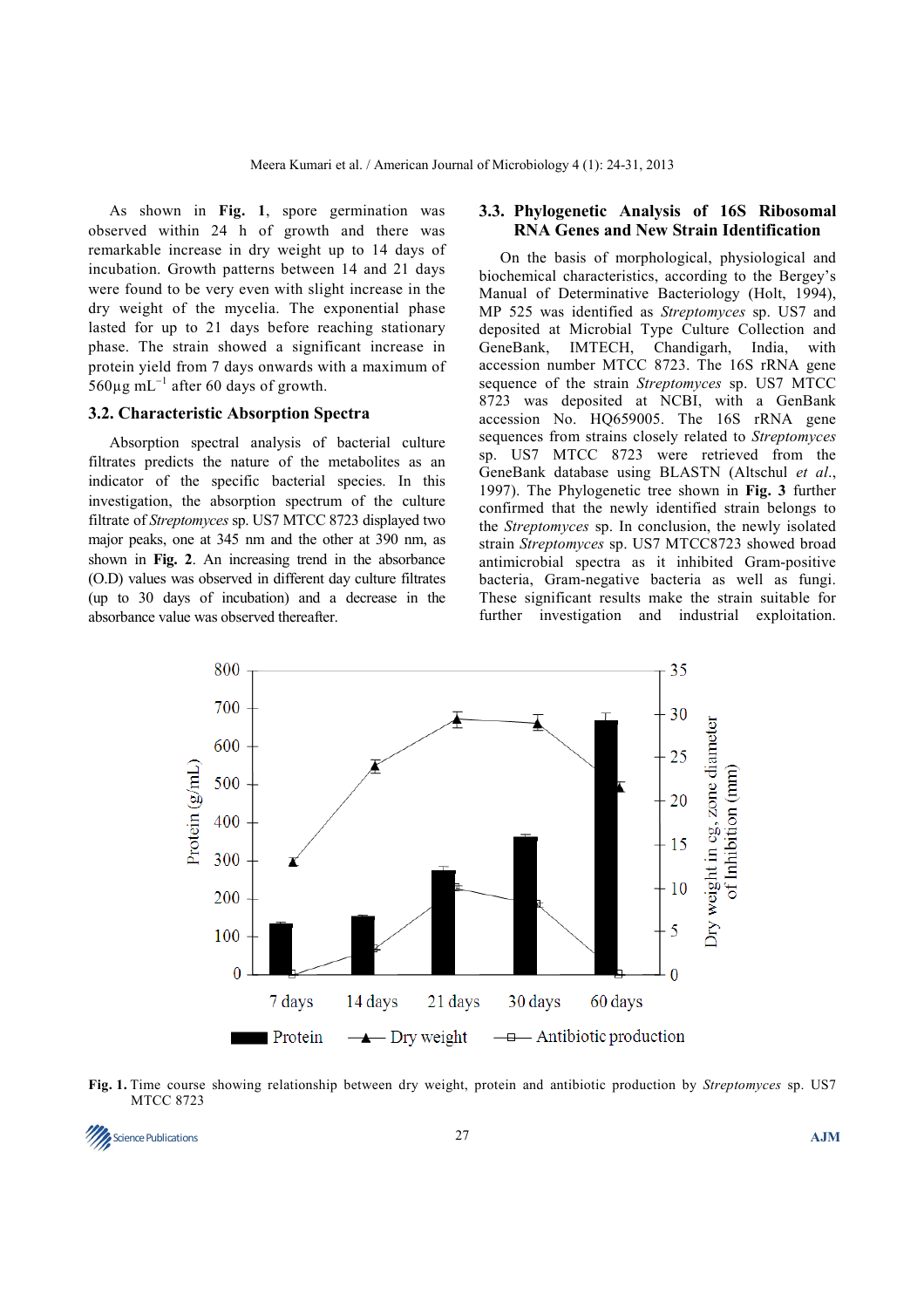

Meera Kumari et al. / American Journal of Microbiology 4 (1): 24-31, 2013

**Fig. 2.** Absorption spectra of different days old culture filtrates of *Streptomyces* sp. US7 MTCC 8723



**Fig. 3.** Phylogenetic tree showing the evolutionary relationship of *Streptomyces* sp. US7 MTCC8723 with the other 22 taxa

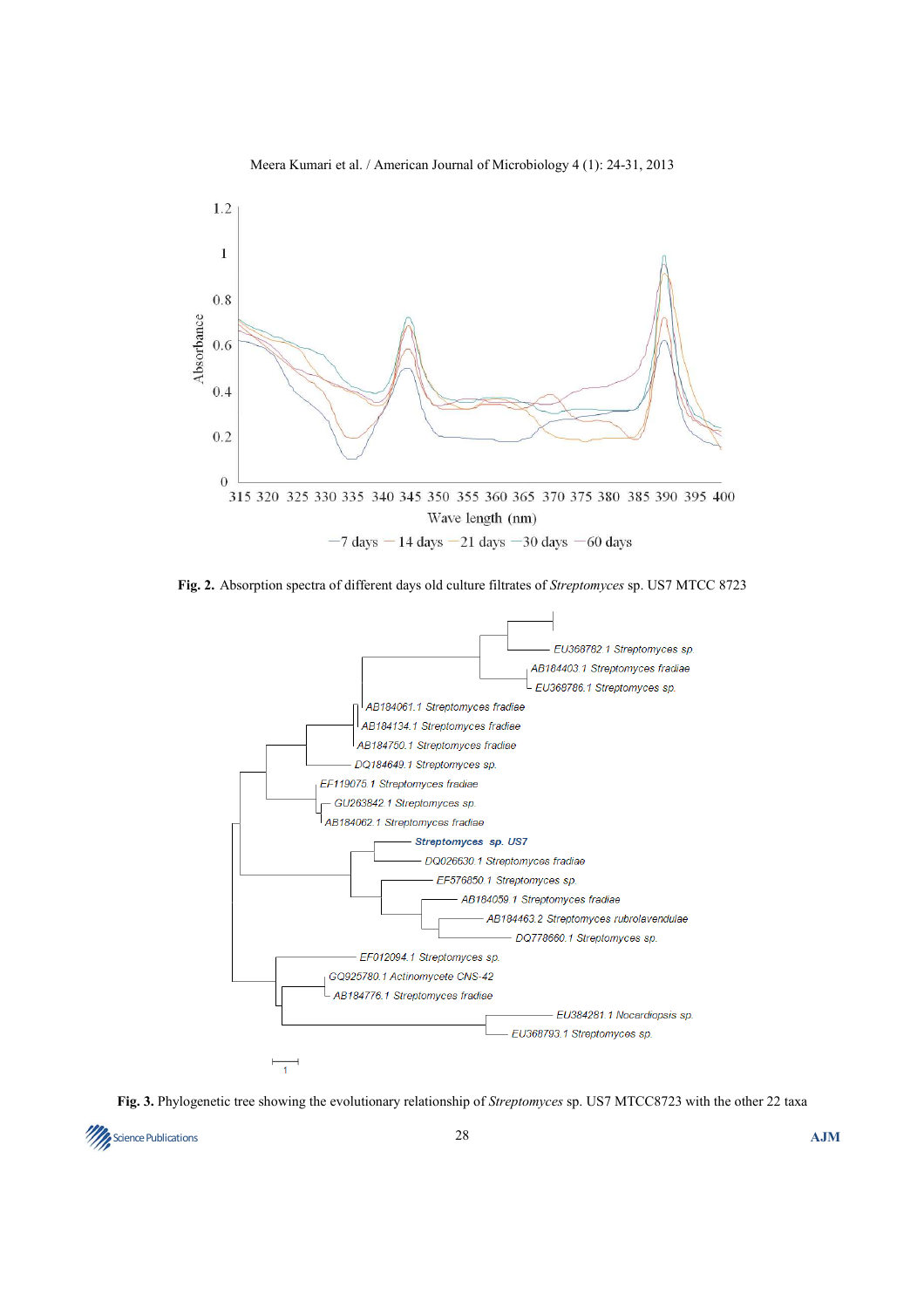## **4. DISCUSSION**

A total of 175 strains of actinomycetes were isolated from 38 different soil samples collected from different locations of Patna, India. These sites represented heterogeneous environments. In this study, the methods used for isolation of actinomycete strains were similar to methods that have been employed in earlier studies (Williams and Wellington, 1982). The number of bacterial colonies was highest on the SCA medium, which is known as the optimal growth media for isolation of actinomycetes (Hsu and Lockwood, 1975).

Absorption spectral analysis of bacterial culture filtrates predicts the nature of the metabolites as an indicator of the specific bacterial species. In this investigation, the absorption spectrum of the culture filtrate of *Streptomyces* sp. US7 MTCC 8723 displayed two major peaks, one at 345 nm and the other at 390 nm, as shown in **Fig. 2**. Similar observation has also been reported with *Streptomyces coelicolor*, which produces two antibiotics, a blue colored actinorhodin (ACT) and a red colored undecylprodigiosin (Ryu *et al*., 2006). It has also reported that the actinomycetes often produce two or more antibiotics simultaneously having different spectral peaks (Krassilnikov, 1981). The first peak (345 nm) of *Streptomyces* sp. US7 MTCC 8723 with λmax at 347 nm was most likely a flavone glycoside-like antifungal compound (Jensen *et al*., 1998). The second peak was at 385 nm which is the λmax of antibiotic LL-E 19085 beta and gamma (Carter *et al*., 1992). It has also been observed that, in *Streptomyces* sp. US7 MTCC8723, the absorbance values of metabolites increased for up to 30 days of incubation and then decreased thereafter. This may be due to feedback inhibition by secondary metabolites (Zahn *et al*., 2001).

Strains of *Streptomyces* sp. have the exceptional ability to produce a broad range of low molecular weight compounds of antibacterial and antifungal properties (Hodgson, 2000; Watve *et al*., 2001; Fulgueira *et al*., 2004). Environmental factors, such as carbon and nitrogen sources, oxygen tension, temperature, pH and method of cultivation can affect the timing and extent of production of antibiotics and other secondary metabolites (Martin and Demain, 1980; Iwai and Omura, 1982; Bhattacharyya *et al*., 1998) as similar to our study. Moreover, in this study *Streptomyces* sp. US7 MTCC 8723 produced the maximum antibiotic at about neutral pH and at 35±1°C, consistent with previous findings. For example, *Streptomyces rochei* AK 39 also exhibited optimal results against dermatophytes when grown on

SCA medium with pH 7 and temperature 37°C (Augustine *et al*., 2005).

The growth profile, closely coupled with the metabolic capacities of the producing organism, greatly influences the biosynthesis of antibiotics. For example, nutrient limitation in *Streptomyces* has been shown to trigger differentiation and induction of bacterial morphology and secondary metabolism (Brana and Demain, 1988). Also, it has been suggested by Augustine *et al*. (2005) that the maximum production of metabolites occurs in the late log phase and remains constant during the stationary phase. *Streptomyces* sp. US7 MTCC 8723 similarly showed an increase in biomass up to 21 days of incubation (late log phase). Maximum yield of antimicrobial metabolites was observed in the late log phase and it remained steady during the stationary phase (up to 30 days) indicating the direct relationship between growth rate and metabolite production.

The major processes associated with the phase of secondary metabolism in *Streptomyces thermoviolaceus* consists of antibiotic synthesis and protein secretion. These occur at a time when nutrients in growth media are still in excess and growth is still continuing (James and Edwards, 1989). It has also been suggested that the protein secretion is invariably linked to the production of graniticin antibiotic in *Streptomyces thermoviolaceus*. *Streptomyces* sp. US7 MTCC 8723 showed continuous increase of protein in broth up to 60 days of incubation whereas decline in antibiotic production during 30 to 60 days of incubation.

## **5. CONCLUSION**

The newly isolated strain *Streptomyces* sp. US7 MTCC8723 showed broad antimicrobial spectra as it inhibited Gram-positive bacteria, Gram-negative bacteria as well as fungi. These significant results make the strain suitable for further investigation and industrial exploitation.

## **6. REFERENCES**

- Altschul, S.F., T.L. Madden, A.A. Schaffer, J. Zhang and Z. Zhang *et al*., 1997. Gapped BLAST and PSI-BLAST: A new generation of protein database search programs. Nucl. Acids Res., 25: 3389-3402. PMID: 9254694
- Atta, H.M., 2010. Production, purification, physicochemical characteristics and biological activities of antifungal antibiotic produced by *streptomyces antibioticus*, AZ-Z710. Am. Eurasian J. Scientific Res., 5: 39-49.

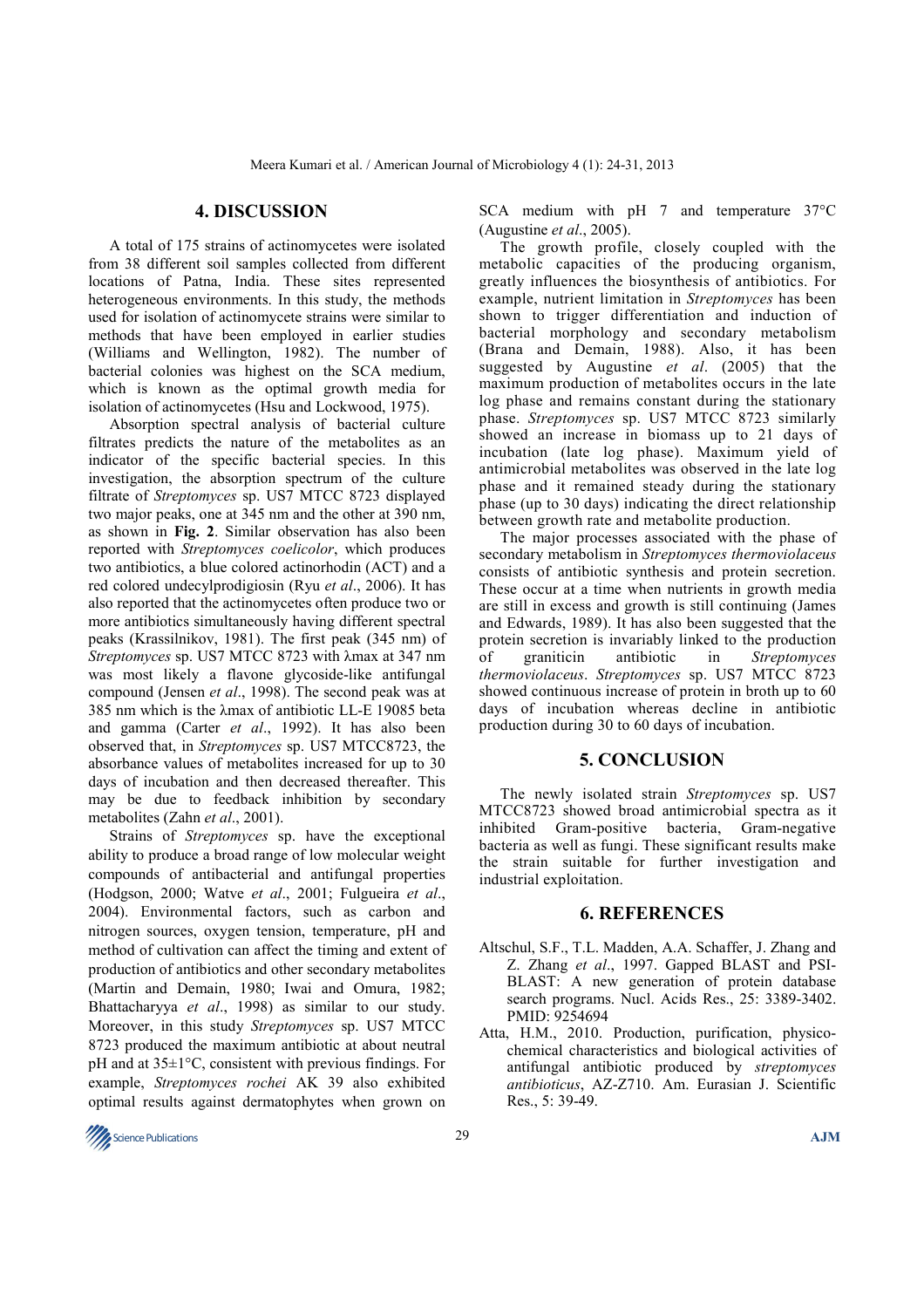- Augustine, S.K., S.P. Bhavsar and B.P. Kapadnis, 2005. Production of a growth dependent metabolite active against dermatophytes by *Streptomyces* rochei AK 39. Indian J. Med. Res., 121: 164-170. PMID: 15802758
- Baltz, R.H., 2008. Renaissance in antibacterial discovery from actinomycetes. Curr. Opin. Pharmacol., 8: 557- 563. PMID: 18524678
- Berdy, J., 2005. Bioactive microbial metabolites: A personal view. J. Antibiot, 58: 1-26. DOI: 10.1038/ja.2005.1
- Bhattacharyya, B.K., S.C. Pal and S.K. Sen, 1998. Antibiotic production by *Streptomyces hygroscopicus* D1.5: Cultural effect. Revista Microbiol., 29. DOI: 10.1590/S0001- 37141998000300003
- Brana, A.F. and A.L. Demain, 1988. Nitrogen Source Control of Antibiotic Biosynthesis in Actinomycetes. In: Nitrogen Source Control of Microbial Processes, Esquivel, S.S. (Eds.), CRC Press, Boce Raton, Florida, ISBN-10: 0849362237, pp: 99-119.
- Carter, G.T., J.J. Goodman and D.P. Labeda, 1992. Antibiotic LL-E19085. United States Patent 5096907.
- Ceylan, O., G. Okmen and A. Ugur, 2008. Isolation of soil *Streptomyces* as source antibiotics active against antibiotic-resistant bacteria. Eurasian J. BioSci., 2: 73-82.
- Challis, G.L. and D.A. Hopwood, 2003. Synergy and contingency as driving forces for the evolution of multiple secondary metabolite production by *Streptomyces* species. Proc. Natl. Acad. Sci. US., 100: 14516-14555. DOI: 10.1073/pnas.1934677100
- Fulgueira, C.L., S.L. Amiglot and C. Magni, 2004. Growth inhibition of toxigenic fungi by a proteinaceous compound from *Streptomyces* sp. C/33-6. C/33-6. Curr. Microbiol., 48: 135-139. DOI: 10.1007/s00284-003-4128-z
- Hodgson, D.A., 2000. Primary metabolism and its control in streptomycetes: A most unusual group of bacteria. Adv. Microbiol. Physiol., 42: 47-238. DOI: 10.1016/S0065-2911(00)42003-5
- Holt, J.G., 1994. Bergey's Manual of Determinative Bacteriology. 9th Edn., Lippincott Williams and Wilkins, Baltimore, ISBN-10: 0683006037, pp: 787.
- Hsu, S.C. and J.L. Lockwood, 1975. Powdered chitin agar as a selective medium for enumeration of actinomycetes in water and soil. Applied Microbiol., 29: 422-426.
- Iwai, Y. and S. Omura, 1982. Culture conditions for screening of new antibiotics. J. Antibiot., 35: 123- 141. PMID: 7042669
- James, P.D. and C. Edwards, 1989. The effects of temperature on growth and production of the antibiotic granaticin by a thermotolerant streptomycete.. J. Gen. Microbiol., 135: 1997-2003. PMID: 2575655
- Jensen, P.R., K.M. Jenkins, D. Porter and W. Fenical, 1998. Evidence that a new antibiotic flavone glycoside chemically defends the sea grass *Thalassia testudinum* against Zoosporic fungi. Applied Environ. Microbiol., 64: 1490-1496. PMID: 16349549
- Jiang, Y., L.L. Huang, C.Q. Chen, H.P. Qiao and Z.S. Kang, 2007. Screen, identification and optimized fermentation condition of an actinomycete strain against pathogenic fungus Fulvia fulva. Wei Sheng Wu Xue Bao., 47: 622-627. PMID: 17944361
- Khanna, M., R. Solanki and R. Lal, 2011. Selective isolation of rare actinomycetes producing novel antimicrobial compounds. Int. J. Adv. Biotechnol. Res., 2: 357-375.
- Krassilnikov, N.A., 1981. Culturing Properties. In: Ray Fungi: Higher Forms, APC, (Eds.), Amerind Publishing Co., Moscow, pp: 87-112.
- Lancini, G., F. Parenti and G.G. Gallo, 1995. Antibiotics-A Multidisciplinary Approach. 1st Edn., Springer, New York, ISBN-10: 0306449242, pp: 278.
- Lowry, O.H., N.J. Rosenbrough, A.L. Farr and R.J. Randell, 1951. Protein measurement with the folin phenol reagent. J. Biol. Chem., 193: 265-275. PMID: 14907713
- Martin, J.F. and A.L. Demain, 1980. Control of antibiotic biosynthesis. Microbiol. Rev., 44: 230- 254. PMID: 6991900
- Oskay, M., U.A. Tamer and C. Azeri, 2004. Antibacterial activity of some actinomycetes isolated from farming soils of Turkey. Afr. J. Biotechnol., 3: 441-446.
- Ryu, Y.G., M.J. Butter, K.F. Chater and K.J. Lee, 2006. Engineering of primary carbohydrate metabolism for increase production of Actinorhodin in *Streptomyces coelicolor*. Applied Environ. Microbiol., 72: 7132- 7139. PMID: 16950896
- Tamura, K., J. Dudley, M. Nei and S. Kumar, 2007. MEGA4: Molecular Evolutionary Genetics Analysis (MEGA) software version 4.0. Mol. Biol. Evol., 24: 1596-1599. PMID: 17488738